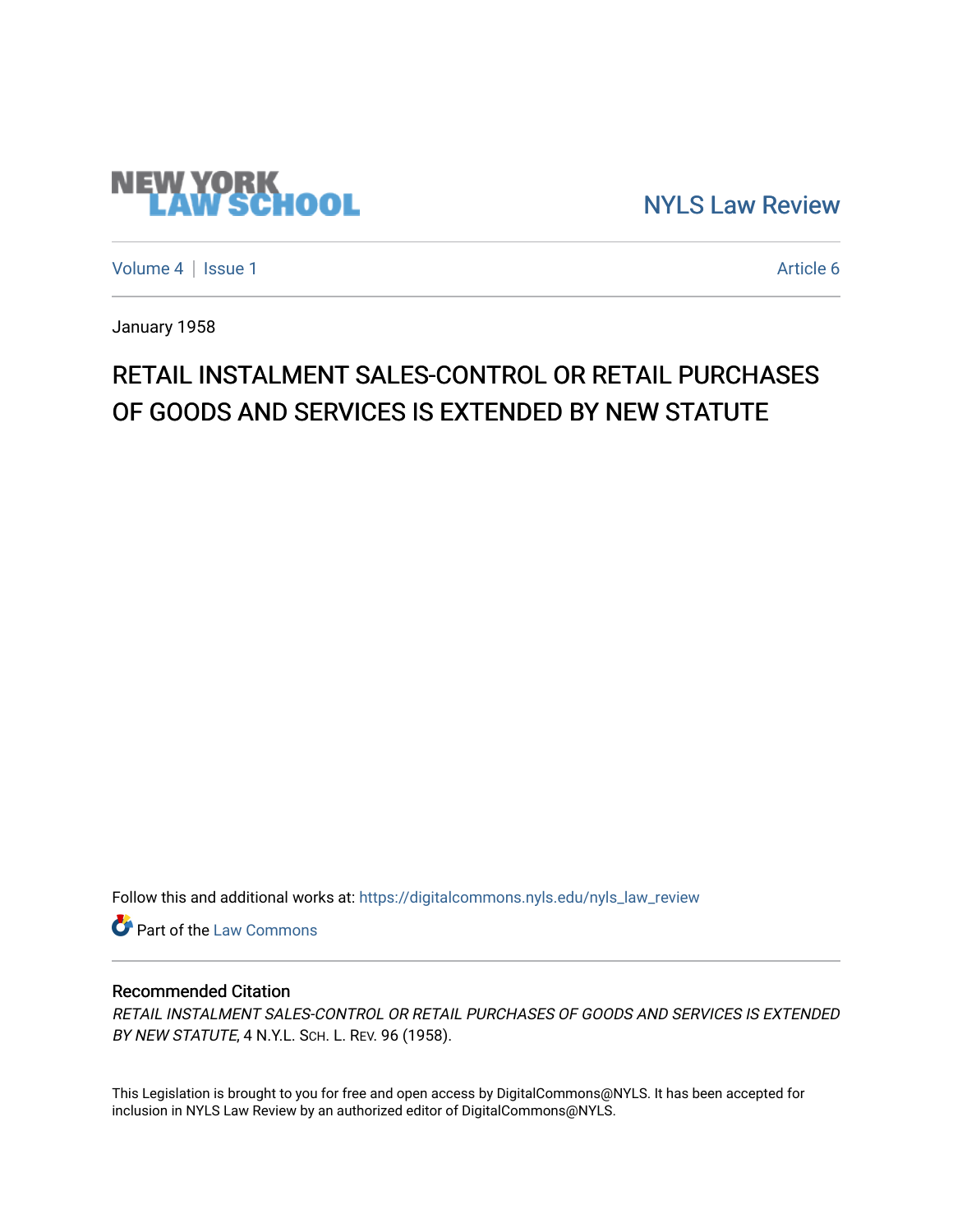## *LEGISLATION*

**RETAIL INSTALMENT SALES-CONTROL** or RETAIL **PURCHASES OF GOODS AND SERVICES Is** EXTENDED **BY NEW** STATuTE.-During **1957,** the New York State Legislature enacted, and the Governor approved, six bills<sup>1</sup> relating to the regulation and supervision of retail instalment sales, in an endeavor to achieve maximum consumer protection.

Three of these acts<sup>2</sup> amend the 1956 Sales Finance Company Act, strengthening the powers of the Superintendent of Banks in carrying out investigations on written complaint or on his own initiative, and broadening the requirements for licensing of sales finance companies.

One of the acts3 amends the Motor Vehicle Retail Instalment Sales Act enacted in 1956, regulating instalment sales of motor vehicles, **by** removing the **\$3000** limit, so that sales of all vehicles, new and used, are now subject to regulation. It also modifies the formula for setting a ceiling on refinancing, and clarifies the other provisions of the law in the buyer's interest.

Another of the acts4 amends the Banking Law **by** providing for an extension of the period for which certain loans may be granted, and **by** modifying the basis for computation of interest charges.

The last statute<sup>5</sup> in this group of 1957 enactments is the most extensive in scope and effect. This act brings under regulation, for the first time in any state, all retail purchases of goods and services on time,6 except motor vehicles which were covered in legislation enacted in 1956.7

The act covers three major areas: **(1)** time sale price transactions, with or without a lien instrument; (2) revolving credit plans; **(3)** add-on provisions of time sale price transactions. 8 Transactions on an instalment basis are regulated as follows; as to terms of agreement between buyer and seller **by** requiring the disclosure of all of the conditions of the agreement and by prohibiting the inclusion of certain enumerated provisions; **by** forbidding the taking of a contract signed in blank; **by** imposing a limit on the amount which may be charged for paying the purchase price in instalments; **by** requiring that buyers repaying their debt before the maturity date shall have a refund for unearned charges.

The act is to be known as the Retail Instalment Sales Act, and is effective October 1, 1957.<sup>9</sup>

**1** N. Y. SEss. LAws **1957,** cc. 594-9. **2** N. Y. SEss. LAWS **1957,** cc. 594, 596, 598. **3** N. Y. SEss. LAWS 1957, c. **595.** 4 N. Y. Sass. **LAWS 1957,** c. 597. **5** N. Y. SEss. **LAWS** 1957, c. 599. **6** Message of the Governor, April **17,** 1957. **7/** N. Y. Sass. LAWS 1956, c. **633. 8 N.** Y. SEss. LAWS **1957,** c. 599, page 2116, *Memorandum of State* Banking **De**partment.

*) Id. §§* 1-5, eff. Oct. 1, 1957; amending N. Y. PERS. PROP. LAW by adding a new Article 10 *§§* 401-18; renumbering the present N. Y. **PERS.** PROP. **LAW** art. 10 as art. 11 and §§ 350-1 as *§§* 450-1, respectively; amending N. Y. PFas. PROP. LAW 64-a by amending the last paragraph thereof to read: "The provisions of this section shall not apply to the retail instalment sale of motor vehicles or goods as defined in articles nine and ten of this Chapter.<sup>*n*</sup>; amending N, Y. LIEN LAW § 239-i by amending the last paragraph thereof to read: "The provisions of this section shall not apply to the retail instalment sale of motor vehicles or goods as defined in articles nine and ten of the personal property law."; repealing N. Y. PERS. PROP. LAW § 75-a; repealing N. Y. LIEN LAW § 239-1.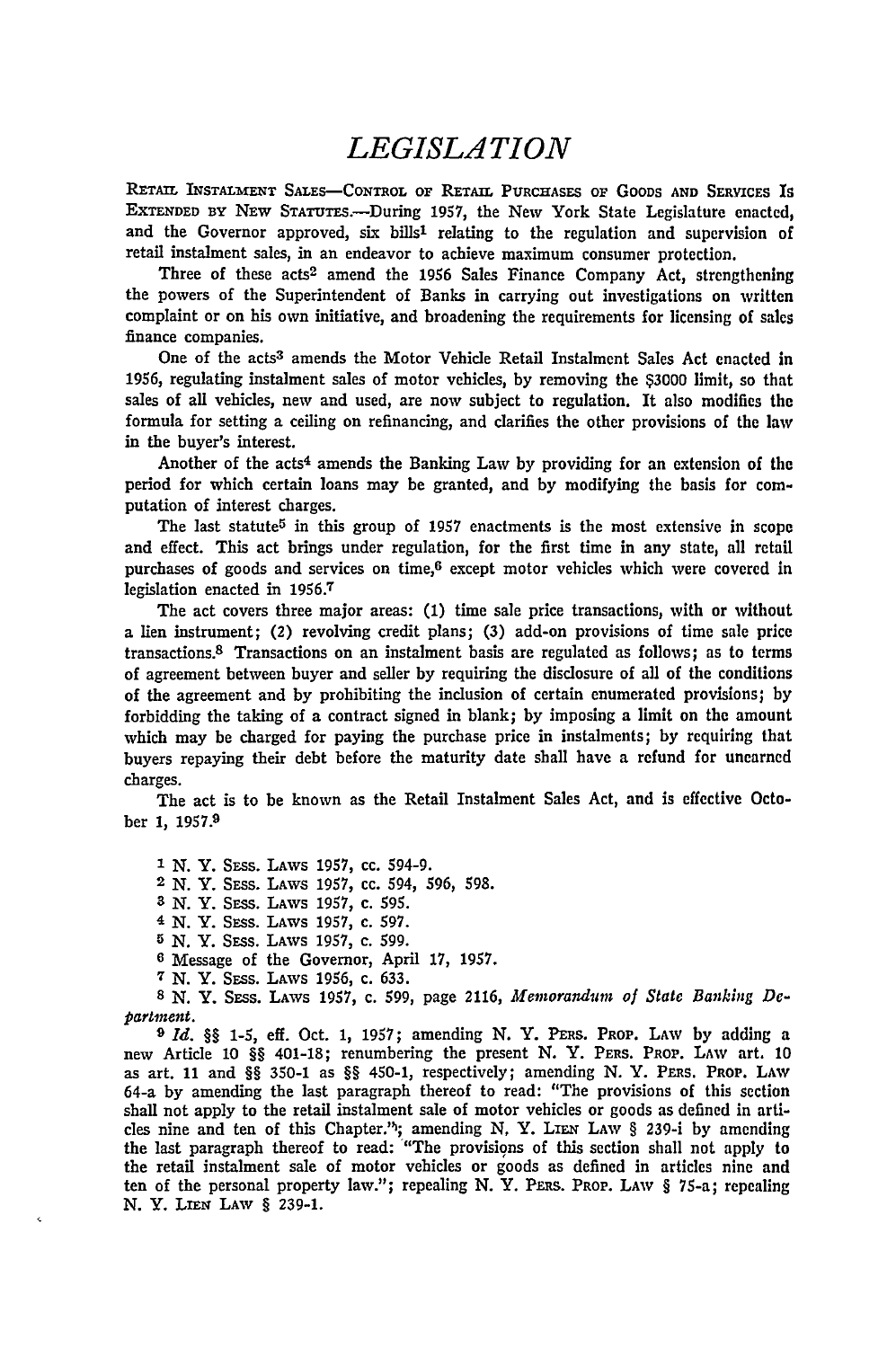A detailed analysis of its provisions follows:

Goods 10 are defined as all chattels personal, other than things in action or money, including goods which at the time of the sale or subsequent thereto are affixed to realty; except those purchased for a commercial or business use for the purpose of resale, or motor vehicles as defined in the Retail Instalment Sales of Motor Vehicles Act.<sup>11</sup>

Services<sup>12</sup> are defined as all work, labor, and services furnished, for other than a commercial or business use, in connection with the delivery, installation, servicing, repair or improvement of goods, as are services in connection with real property.

In a retail instalment credit agreement or credit agreement,13 which is the revolving credit plan as defined and described in the Act, all services are included if furnished **by** a merchant who is principally engaged in the sale of goods.

A retail instalment sale, or sale,  $14$  is a sale of goods or the furnishing of services **by** a retail seller to a retail buyer for a time sale price, payable in instalments, with or without a lien instrument.

A lien instrument is defined as a retail instalment contract, or contract; 15 and a non lien instrument as a retail instalment obligation, or obligation.<sup>16</sup> Specifically excluded from the term obligation are **FHA** or similarly guaranteed or insured transactions. <sup>17</sup>

The statute sets forth specific definitions for cash sale price, time sale price, credit service charge; all relating to time sale price transactions, and service charges as used with reference to retail instalment credit agreements.<sup>18</sup>

It is now required that certain provisions must appear in retail instalment contracts or obligations. 19 If the amount of any instalment substantially exceeds the amount of a prior instalment, commonly called a "balloon" payment, notice of this must be conspicuously given in the contract or obligation. A statement of the credit service charge may be expressed as a simple interest rate if it does not exceed a rate of six per cent annum simple interest or unpaid balances from time to time. Insurance charges are limited to the actual cost of insurance, and delinquency and collection charges are set forth in detail.<sup>20</sup>

The execution of negotiable instruments in connection with a retail instalment contract or obligation is prohibited except where home improvement transactions are involved.<sup>21</sup> Certain provisions, which in some cases have led to abuse of the buyer may no longer be included in such contracts or obligations.<sup>22</sup>

Credit service charges on retail instalment contracts and obligations are limited to **\$10** per **\$100** per annum where the principal balance is **\$500** or less. If the principal balance exceeds \$500, then the maximum charge is \$8 per **\$100** on the excess over **\$500.** Where the credit service charge so computed does not equal \$12, there may be charged

```
10 N. Y. PERS. PROP. LAW § 401 (1).
11Id. art. 9 §§ 301-11.
12Id. § 401 (2).
13Id. § 401 (8).
14Id. § 401 (5).
10Id. § 401 (6).
16Id. § 401 (7).
17Ibid.
18Id. § 401.
19Id. § 402.
20Ibid.
21 Id. § 403.
22Ibid.
```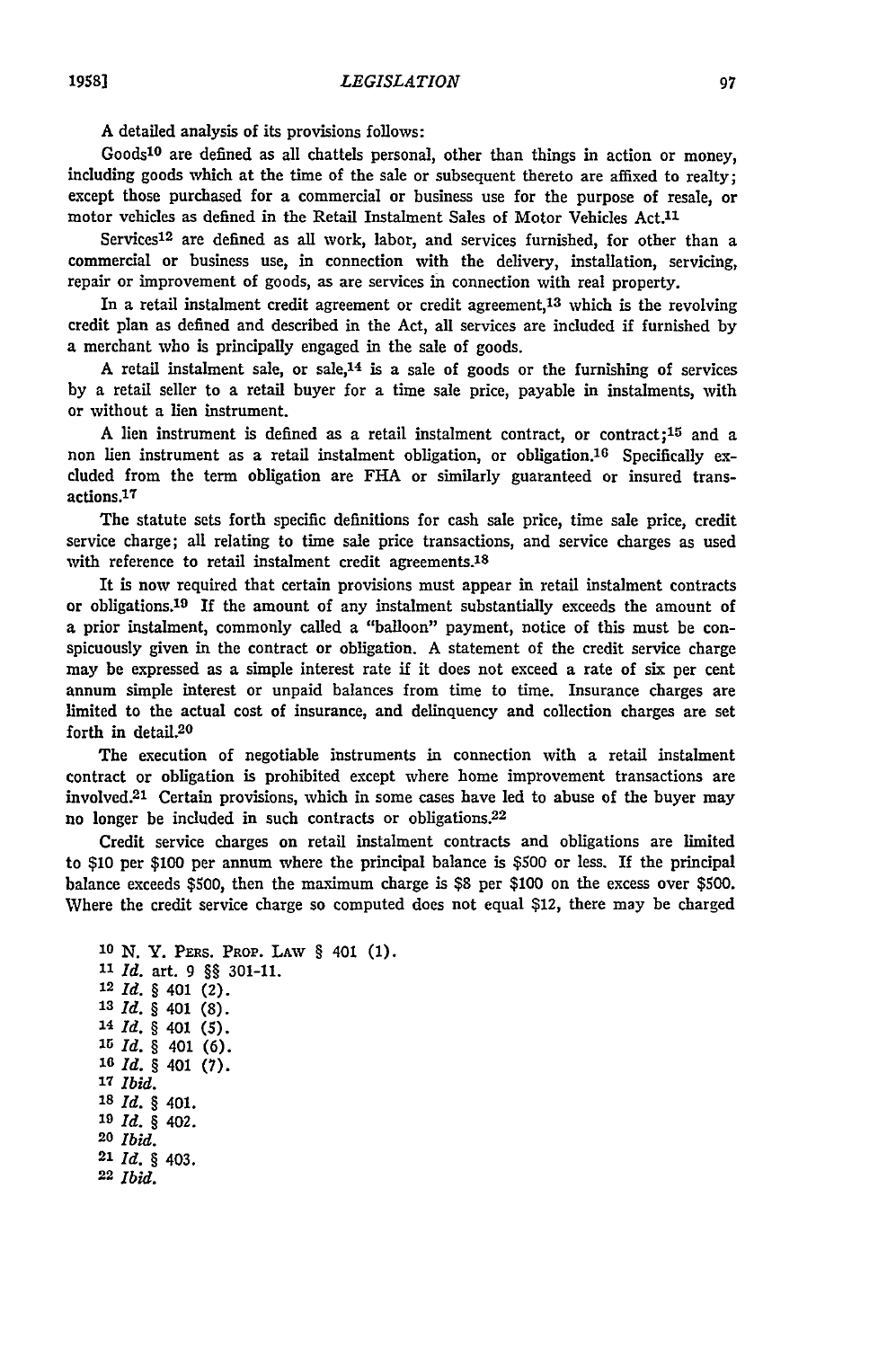a maximum of \$12, but if the terms of the contract or obligation is eight months or less, the maximum, in such case, is **\$10.23**

An executed copy of the contract or obligation must be delivered to the buyer who has the right to cancel the contract or obligation and receive a refund of any down payment **if** it has not been so delivered, and if he has not received delivery of the goods or if the services have not been furnished.<sup>24</sup>

Notice of an assignment by the seller must be given to the buyer.25 The holder of any contract or obligation is required to supply the buyer with a statement of his account at least once a year without charge, and with additional statements as requested **by** the buyer, at a charge not in excess of one dollar each.26

Notwithstanding the provisions of any contract or obligation to the contrary, prepayment is permitted, in which case the buyer is entitled to a refund credit of the credit service charge, to be computed by a prescribed formula. The seller, however, is entitled to retain an amount equal to the minimum permitted **by** the statute.<sup>27</sup>

The holder of the instalment contract or obligation may, by written agreement with the buyer, refinance a contract or obligation. An instalment or instalments may **be de**ferred or extended for a maximum charge of one per cent per month simple interest on the amount of the extended or deferred instalment for the period of extension or deferment; or the entire contract or obligation may be refinanced and a new schedule of instalment payments set up for which the holder may exact a credit service charge.28

There are special provisions for disclosures where the balance due on new purchases is combined with that of an existing contract or obligation, a practice referred to as "add-ons." In such cases, the statute provides that the contract or obligation may include a promise or agreement to pay the consolidated total of the principal balance of a new contract and the unpaid time balance of previous contracts together with the credit service charge in substantially equal instalments. If the contract or obligation so pro. vides, it must set forth either the amount of the instalments in which the consolidated total is payable and the periods of payment, or the number and due dates of instalments to be paid. **If** neither of these is itemized, it must state that the consolidated total will be payable in instalments equal to the largest amount of any instalment payable under any contract being consolidated, or that the due date of the last instalment in which the consolidated total will be payable and the instalment periods will be the same as in the last maturing contract or obligation included in the consolidated total. Maximum service charges are provided for.<sup>29</sup>

A financing agency may purchase contracts, obligations and credit agreements from a seller for a mutually agreed price. No filing of the assignment, no notice to the buyer thereof, and no requirement that the seller be deprived of dominion over payments under the contract, obligation, or over the goods, **if** repossessed **by** the seller, shall be necessary to the validity of a written assignment of a contract or obligation as against creditors, subsequent purchasers, pledgees, mortgagees or encumbrances of the seller.<sup>30</sup>

After full payment and upon written demand, the holder must deliver or mail to the buyer an instrument acknowledging payment in full and releasing all security to the

*Id.* § 404. *Id.* § 405. *Id.* § 406. *Id.* § 407. *Id.* § 408. *Id.* § 409. *Id. §* 410. *ao Id.* § 411.